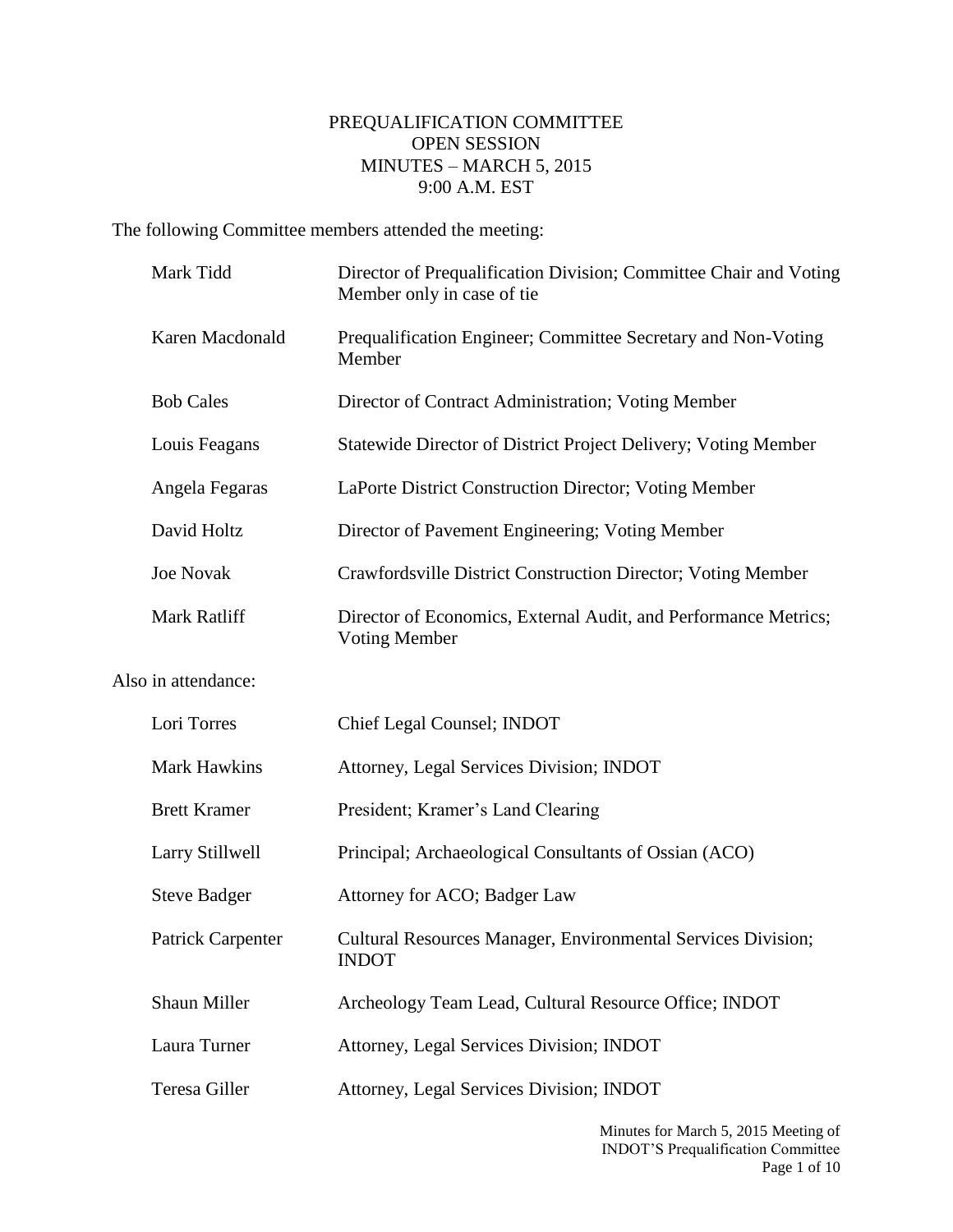| Libby Crawford       | Director of Economic Opportunity Division (EOD); INDOT                                            |
|----------------------|---------------------------------------------------------------------------------------------------|
| David Alyea          | Contract Compliance Manager, EOD; INDOT                                                           |
| Sam Sarvis           | Deputy Commissioner of Capital Program Management                                                 |
| <b>Fred Bartlett</b> | <b>Contractor Prequalification Analyst; INDOT</b>                                                 |
| John Leming          | <b>Consultant Prequalification Analyst; INDOT</b>                                                 |
| K. D. Thurman        | Prequalification Coordinator; INDOT                                                               |
| Eryn Fletcher        | Federal Highway Administration (FHWA)                                                             |
| Dan Osborn           | Indiana Construction Association (ICA)                                                            |
| Cash Canfield        | American Structurepoint for American Council of Consulting<br><b>Engineering Companies (ACEC)</b> |

\*\*\*\*

The Committee reviewed the following agenda items:

- 1. Adoption of January 8, 2015 meeting minutes
- 2. Adoption of January 27, 2015 meeting minutes
- 3. Force Construction Company, Inc. Status update on performance
- 4. Kramer's Land Clearing Continuation from January 8, 2015 meeting
- 5. Archaeological Consultants of Ossian Appeal of suspension
- 6. New Committee Business

## PREQUALIFICATION COMMITTEE MEETING OPEN SESSION MARCH 5, 2015

Mr. Tidd, Committee Chair, called the meeting to order at 9:03 a.m. EST. All Committee members were present, with the exception of Mr. Stark.

1. Adoption of January 8, 2015 meeting minutes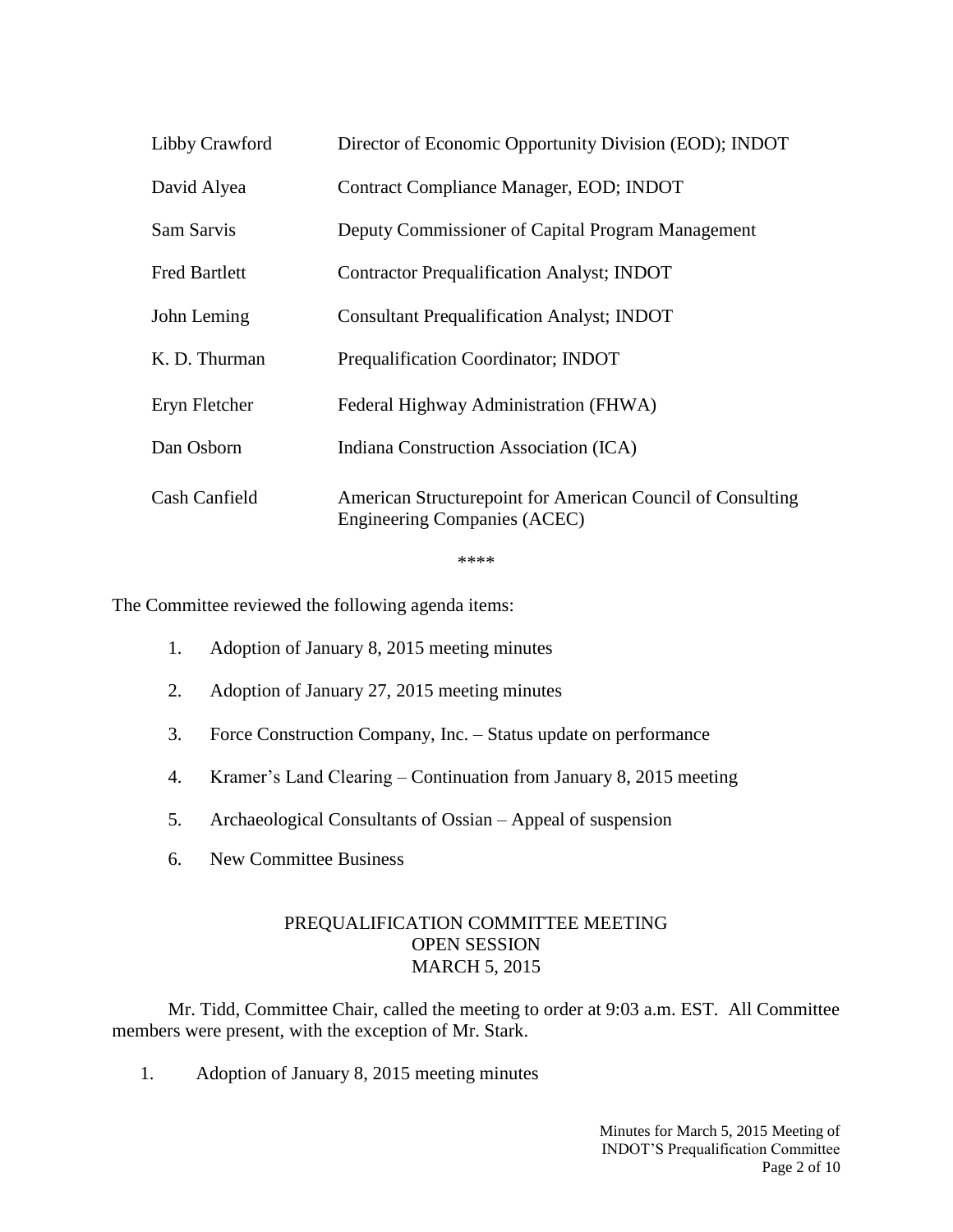Mr. Tidd called for consideration of the meeting minutes from the January 8, 2015 meeting.

Mr. Holtz moved to adopt the minutes from the January 8, 2015 meeting. Mr. Feagans seconded Mr. Holtz's motion. All members voted in favor.

## 2. Adoption of January 27, 2015 meeting minutes

Mr. Tidd called for consideration of the meeting minutes from the January 27, 2015 meeting.

Mr. Feagans moved to adopt the minutes from the January 27, 2015 meeting. Mr. Cales seconded Mr. Feagans' motion. All members voted in favor.

Mr. Holtz suggested that the Prequalification Committee have a refresher meeting every year, to go over the procedures and rules of the Committee.

## 3. Force Construction Company, Inc. – Status update on performance

Mr. Tidd provided a status update regarding Force Construction Company, Inc. (Force), and passed out three CR-2s received for projects in the Seymour District (B-33278 - interim report, R-30961 - final report, and IR-35187 - 2014 year-end report.) All three CR-2s had scores that were at or above standard and had good comments. The Committee is monitoring Force's CR-2s for 12 months to help correct a pattern of poor behavior.

Mr. Tidd reported that he spoke with Seymour District Construction Director Joe Jones about Force's performance and was told that they are more attentive.

4. Kramer's Land Clearing – Continuation from January 8, 2015 meeting

Mr. Tidd introduced this item regarding Kramer's Land Clearing (Kramer), noncompliance with Fair Labor Standards Act and Davis-Bacon Act (non-payment of wages). Mr. Brett Kramer asked for a continuance of this issue at the January 8, 2014 meeting. Mr. Tidd stated that INDOT representatives will have 30 minutes to present the issues, and Mr. Kramer will have 30 minutes to respond.

Mr. Mark Hawkins explained that the INDOT Economic Opportunity Division (EOD) recommends that in lieu of the 15 month suspension recommended at the January 8, 2015 meeting, the new recommendation is a six month suspension. He stated that according to Mr. Chris Huber of the United States Department of Labor (USDOL), Kramer has met the terms of the compliance agreement with USDOL. Mr. David Alyea, EOD Contracts Compliance Manager, explained that Kramer failed to properly 1) pay correct prevailing and overtime wage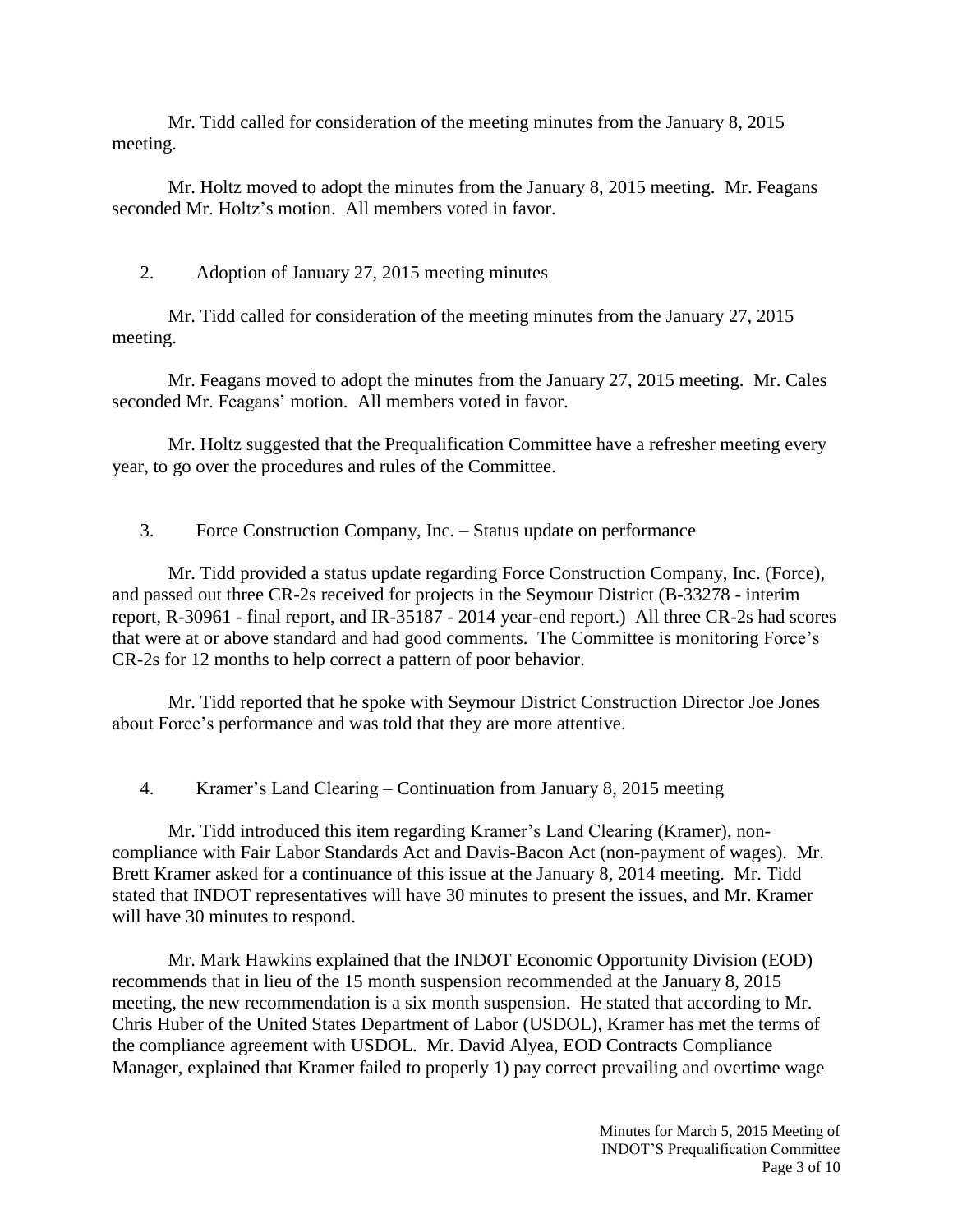rates, 2) pay fringe benefits, and 3) classify all workers and submit correct certified payrolls under the Davis-Bacon Act.

Mr. Brett Kramer explained that Kramer was subcontracting for Gohmann Construction (Gohmann) and E. S. Wagner Company (Wagner) on the I-69 projects to remove trees. He said that INDOT did not have the proper 401 permits and it caused a delay in payment. INDOT asked for additional work under change orders. Kramer had \$250,000 into the I-69 project and did not receive payment for the work for 8 to 10 months, causing Kramer to file Chapter 11 bankruptcy. Mr. Kramer stated that he does not deny the problems with payments to the employees. He stated his daughter, who handles the payroll, was confused because of union and non-union workers. He could live with a three month suspension, but if the six month suspension goes forward eight employees will be out of work.

Ms. Fegaras stated that over a two year period Kramer's employees weren't being paid correctly. She asked how INDOT would be assured that payroll problems will not happen again.

Mr. Kramer responded that other than his assurances that he will not do it again, he will not bid on another I-69 project or any big project from INDOT. He said he has never been late on payroll, if people were paying him on time.

Mr. Alyea stated that he was not comfortable with a verbal agreement.

Mr. Ratliff asked how Kramer would resolve the company's cash flow problems going forward.

Mr. Kramer responded said they will only take small jobs that last 1-2 weeks, until they can handle big jobs again. They had to file Chapter 11 to handle this problem.

Mr. Novak asked if INDOT was informed about the I-69 problems with delayed payments.

Mr. Alyea replied that this is the first that EOD heard of it.

Mr. Kramer stated that Elliot Sturgeon would not meet with him a few years ago because Kramer was a subcontractor.

Ms. Macdonald reminded the Committee that Kramer is not prequalified with INDOT and has been working as a non-prequalified subcontractor, so Kramer can only take on a total of \$300,000 of unearned work at any time from anyone.

Mr. Holtz asked about Mr. Kramer's daughter handling Kramer's payroll.

Mr. Kramer responded that his wife had been doing the payroll and was having issues. Now, he and his daughter take care of it and are trying to complete the union payments.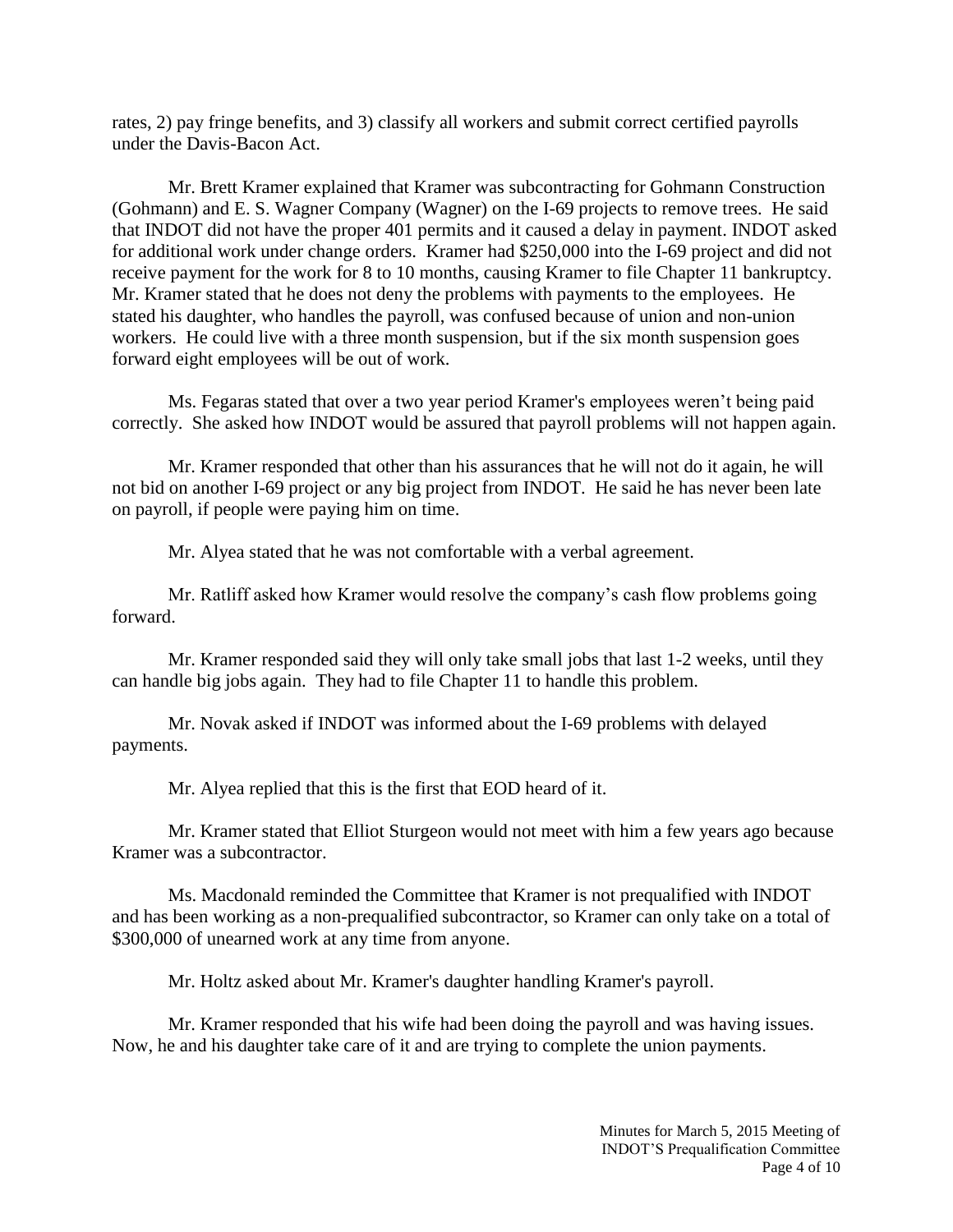Mr. Holtz asked about the subcontract amount for the I-69 project. Mr. Kramer responded the contract was for around \$300,000.

Mr. Holtz asked about the change orders and Mr. Kramer replied that it was around another \$300,000.

Mr. Tidd said that Kramer should not have been approved for more than \$300,000 total, since they were not prequalified.

Mr. Feagans recommended that a training requirement for payroll issues be added to INDOT's recommended six month suspension.

Mr. Alyea stated that EOD sometimes offers certified payroll training to Disadvantaged Business Enterprises (DBE) but not annually; however, the Equal Employment Opportunity (EEO) officers at the districts can provide guidance.

Mr. Feagans asked what sanctions the Committee can recommend to a non-prequalified subcontractor.

Ms. Torres stated that INDOT can suspend a contractor from getting work as a subcontractor on INDOT projects in accordance with 105 IAC 11-2-10(e).

Mr. Ratliff stated that Kramer may have a cash flow problem. He wants to see some type of financials to guarantee that Kramer can make payroll.

Ms. Macdonald stated that our rules allow us to prequalify a contractor with a compiled statement.

Ms. Torres said the suspension would be lifted after corrective action has been met to the satisfaction of the Committee.

Mr. Ratliff recommended a six month suspension, and before Kramer is allowed to continue INDOT work they would have to submit a compiled financial statement as of June 30, 2015 or later, and attend certified payroll training with EOD or the EEO officer in the district.

Ms. Torres asked if there was a requirement once he submits the financial statement, she wants the motion to be clear. The Committee questions if this would move him from a nonprequalified contractor to a prequalified contractor.

Mr. Tidd replied that Kramer can submit a compiled statement with or without the prequalification application. They would not become prequalified without the application.

Ms. Torres and Mr. Tidd questioned if we need assurances that Kramer is paying wages in accordance with the Bacon-Davis Act. Mr. Alyea stated that DOL has investigated. Mr. Novak stated that the EEO officers check this anyway, so if there is a problem it would surface.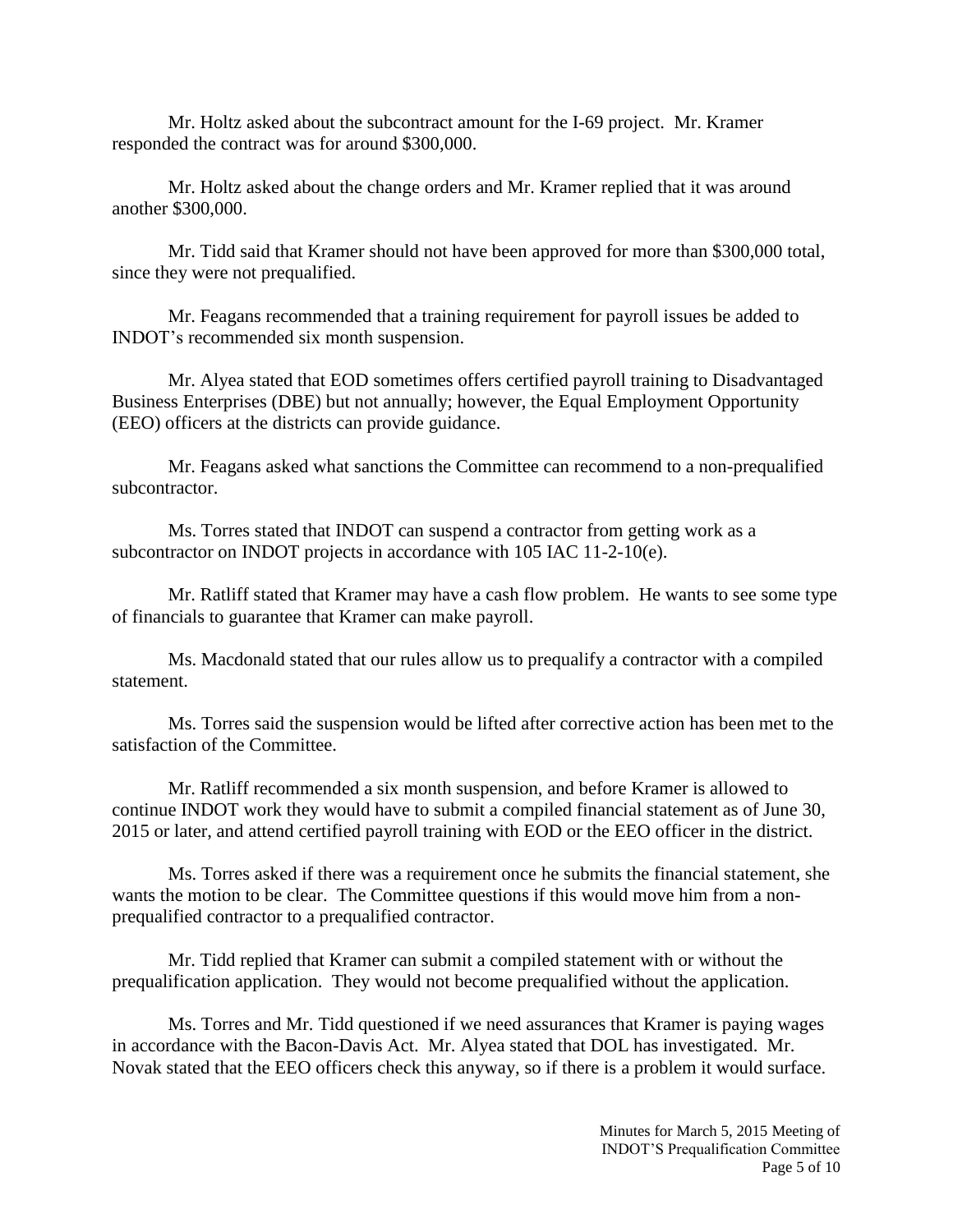Mr. Cales stated that Gohmann should have paid Kramer within 10 days of being paid by INDOT. We should have invited Gohmann to the meeting to address some of the concerns brought up at this meeting. Mr. Novak stated that there was force account work and the correct paperwork was not provided, thus payment was delayed.

Mr. Holtz moved to recommend a six month suspension and require Kramer take payroll training with an EEO officer and have Kramer come back to the Committee to lift the suspension, with the option to come back in three months if Kramer provides a compiled financial statement as of March 31, 2015 or later date.

Mr. Cales seconded Mr. Holtz's motion.

All Committee members voted in favor.

Ms. Torres stated that the recommendation goes to the Commissioner. A letter will be sent to Kramer afterwards.

The Committee took a five minute break. The meeting restarted at 10:16 a.m.

5. Archaeological Consultants of Ossian (ACO) – Appeal of suspension

Mr. Tidd introduced this item regarding Archaeological Consultants of Ossian (ACO). He stated that ACO will have 30 minutes to present their case, then INDOT representatives will have 30 minutes to respond, then Committee members may ask questions.

Ms. Torres discussed the informal appeal procedure, found in 105 IAC 11-2-9 STEP ONE and STEP TWO. Following the procedure, the Committee will make another recommendation to the Commissioner.

Mr. Badger, Attorney for ACO, stated they are asking the Committee to go back to the original decision with the original suspension terms found in the Commissioner's letter dated December 31, 2014, which would allow ACO to come back to the Committee in six months. ACO is not asking for the Committee to reconsider the underlying findings that led to the suspension; ACO takes full responsibility of the problems. ACO will not go forward with STEP TWO of the appeal process if the Committee goes back to original recommendation. He stated that the employees who filed the false reports have been fired from ACO. ACO went out to the project sites to gather the information. ACO has taken prompt, voluntary action against the problems that were raised and it would be unfair to place stricter restrictions on ACO compared to the original decision.

Mr. Stillwell said ACO hired new people and submitted their resumes for the Committee's review. ACO employees also attended Section 106 training through the Department of Natural Resources (DNR). ACO is in the process in taking an ethics training course and developing a quality control plan, which he plans to submit to INDOT-CRO.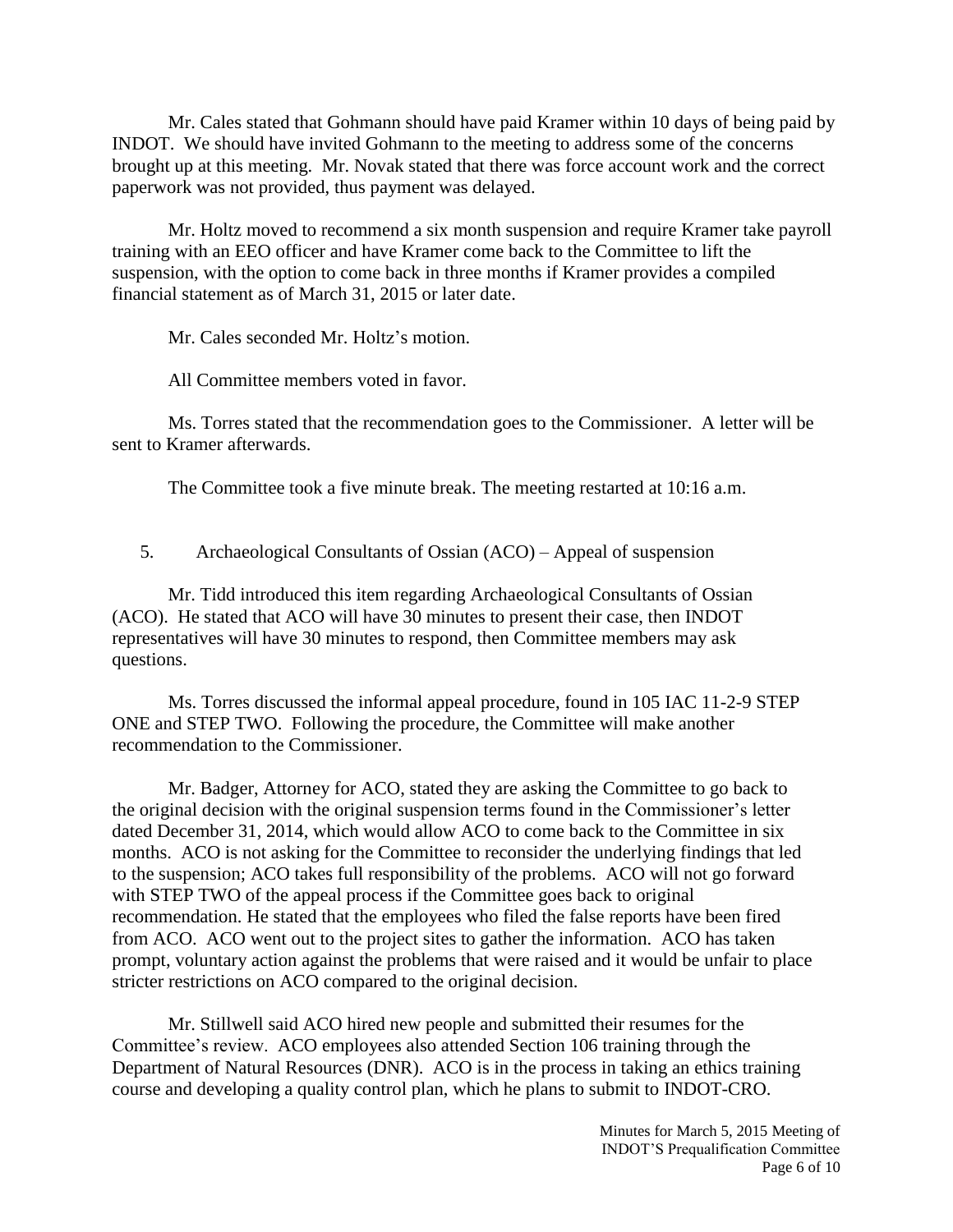Mr. Badger discussed the qualifications of ACO's new employees, Keith Lautzenheiser and David Perry. He clarified that ACO engages employees when there is work available to them, but the work can be seasonal. He stated that Brent Alexander has been on staff with ACO for some time.

Mr. Badger explained the Commissioner originally decided that a six month suspension would be allowed if ACO corrected the problems: 1) Attend ethics and Section 106 training. 2) Hire a full time field director. 3) Submit a quality control plan to INDOT-CRO. The Commissioner approved these recommendations in his December 31, 2014 letter, but sent the issue back to the Committee to discuss the restitution at the January 8, 2015 meeting. Mr. Stillwell did not believe that any of the original conditions would be discussed again. The Committee found that restitution was not needed, but then reconsidered the conditions of ACO's suspension. Mr. Badger believes that the conditions should have been lessened rather than increased. He stated that he disagrees with Mr. Hawkins that due process does not apply here. He stated that by INDOT not notifying ACO that the suspension provisions would be reconsidered is an issue with complying with due process.

Mr. Badger said that Mr. Alexander did not work on the projects where the problems arose. He stated there was a discrepancy with the project location and review of previous archaeological determinations was based on the wrong site. He asked if it was fair to blame ACO with the map discrepancy on this site. He also questioned why the DNR training wasn't acceptable for the Section 106 training. He asked if it was too general. The DNR training used the Shaard User Guide, Shaard online tool, National Register, INDOT historic bridges, etc. The issue for ACO was cost; the DNR training is free and the INDOT-CRO training is costly. Mr. Stillwell paid his five employees who attended the training. ACO believes six months is long enough to assess corrective action. ACO has a list of current INDOT projects, and Mr. Stillwell would like the opportunity to complete these projects.

Mr. Hawkins stated that INDOT-CRO recommends upholding the sanctions outlined in Commissioner Browning's January 29, 2015 letter. ACO and the Committee need to see a full year of projects to assess performance.

Mr. Patrick Carpenter, INDOT Cultural Resources Manager, said Mr. Alexander was the field director over one if not both of the projects in question, and INDOT-CRO was concerned about his involvement in the projects. INDOT-CRO requires that ACO hire permanent, full time employees that are listed on the Division of Historic Preservation and Archaeology (DHPA) roster. INDOT-CRO has seen some improvement in ACO's reports, (the photos and maps are still not high quality). ACO recently submitted a report where they failed to recognize a previously recorded site, which indicates that ACO failed to consult the original survey report. This required ACO to go back into the field three times to complete the report. ACO's pattern of non-performance on the two projects that brought them to the Committee in December was severe. ACO's non-performance exposes INDOT to the following risks:

- Possible loss of federal funding;
- INDOT staff allocating disproportionate amount of time, effort and personnel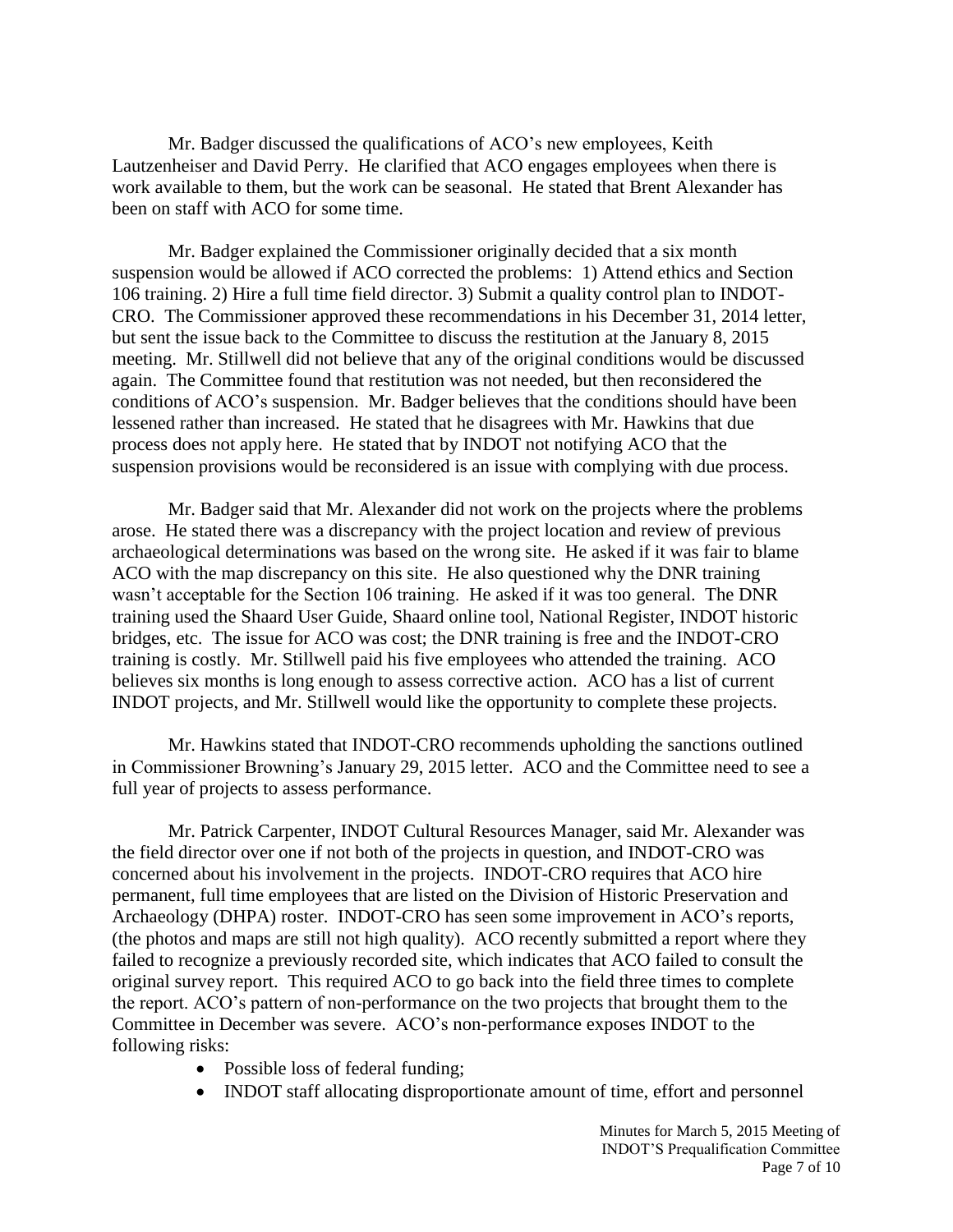to oversee ACO's project;

- Invitation of heightened scrutiny from FHWA;
- Exposure to liability and litigation; and
- Costly project delays

Mr. Carpenter explained that DNR's training on Section 106 is broad and brief (1 day training). ACO did not consult with INDOT-CRO about whether the DNR training would qualify. There is a three day training course available on April 3, 2015. He also stated that INDOT-CRO only expects to look at reports that are submitted to public agencies; however, other reports submitted to DHPA are not off limits. If ACO meets the minimum standards, then INDOT-CRO will be satisfied with their work. ACO has not submitted their improvement plan, but INDOT-CRO is willing to work with ACO.

Mr. Hawkins said ACO has falsified two reports over the past two years. For this reason INDOT-CRO wants a 12 month suspension and to review ACO's work to see if they are ready to perform on INDOT contracts in the future.

Ms. Torres clarified the difference between the Commissioner's two letters was the six month option; the Commissioner has the right to determine what is the best option. The Committee is not quasi-judicial. She did not think it was wrong to increase the suspension. She pointed out that the Committee could have taken further actions. Mr. Stillwell had notice of the meeting, but he did not attend.

Mr. Tidd said the requirements of the letter required Mr. Stillwell to discuss these elements with INDOT-CRO. He asked if there is a problem submitting reports to INDOT at the same time as DHPA.

Mr. Stillwell responded he does not want to submit reports to INDOT that have not yet been submitted to SHPO. He plans to submit a quality control document to INDOT-CRO and to discuss the ethics training with Mr. Carpenter. There was a limited window to attend the free training provided by DNR. The training that INDOT-CRO suggested will cost \$700 per person plus wages. With five employees needing to attend, ACO will incur \$5000 to \$6000.

Mr. Tidd asked about the employee who claimed he did multiple shovel probes, but only did three. Mr. Stillwell replied that he was fired along with two other employees.

Mr. Carpenter stated that he is concerned that Mr. Alexander, ACO's field director, is still employed at ACO. Mr. Stillwell explained that he terminated Mr. Alan Miller, the employee who did the original survey. Mr. Alexander and Mr. Stillwell went back out to the sites to correct the problems.

Ms. Fegaras stated her concern was that ACO had to submit the report three times to complete it properly.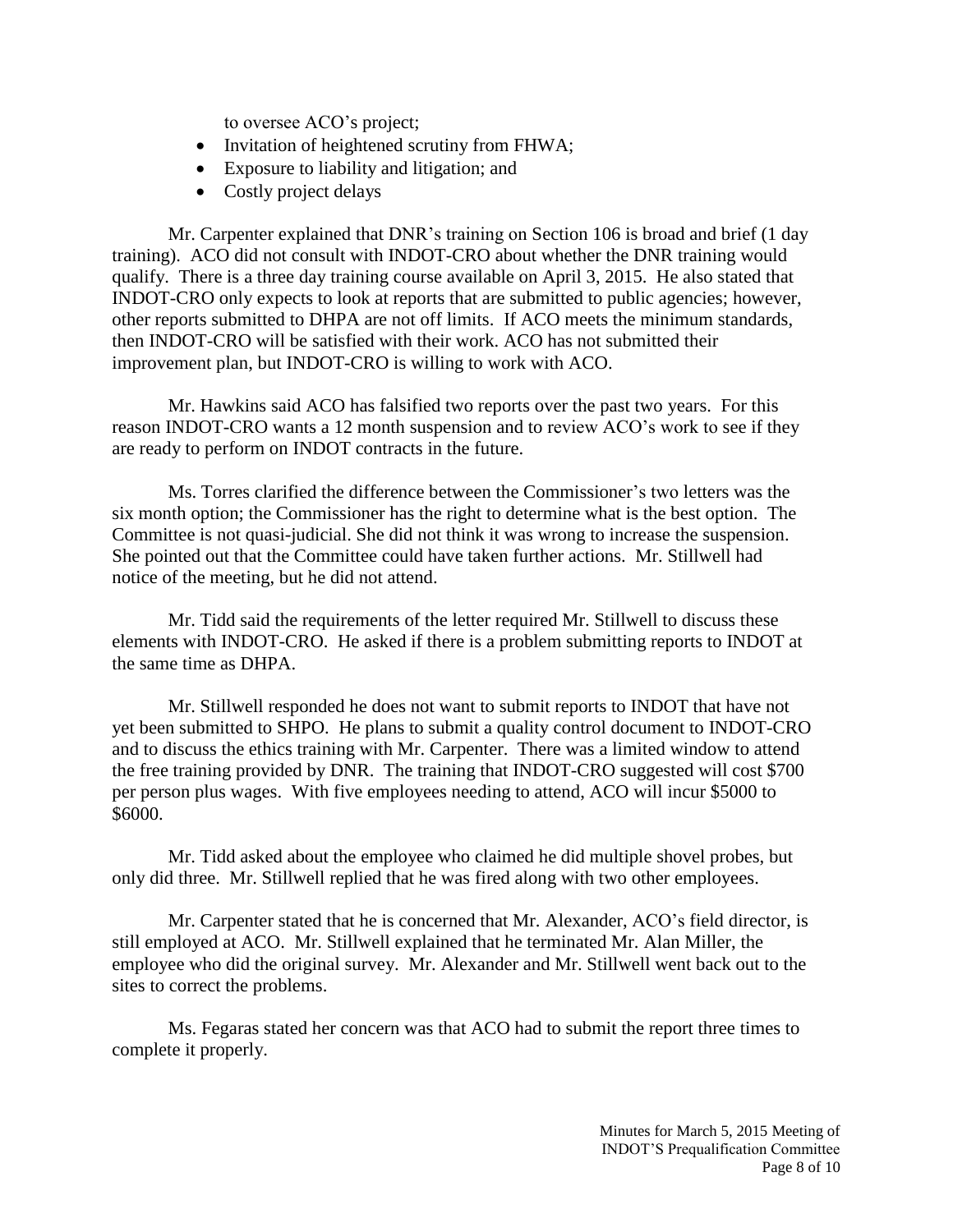Mr. Stillwell replied the first time ACO went to the site, they had the wrong design plans. INDOT asked why ACO surveyed that area.

Mr. Tidd clarified that the Committee needs to decide between the recommendations from the two meetings, with the difference being the six month option. The Committee will then make a recommendation to the Commissioner. Mr. Badger and ACO recommend that the six month option be allowed from Committee's recommendation at the December 11, 2014 meeting, while Mr. Hawkins and Mr. Carpenter recommend the Committee stay with the recommendation from the January 8, 2015 meeting.

Mr. Novak said he did not have an objection to putting the option back into the recommendation and raised the question about ACO having the ability to complete their current work.

Mr. Tidd and Ms. Torres agreed that ACO can complete current work under contract.

Mr. Holtz asked how INDOT confirms that ACO is providing professional services after they have falsified documents. He is concerned that there were multiple occasions for potential falsified documents from ACO.

Mr. Tidd stated that ACO is required to provide the work improvement plan, examples of work, and show they have done the training to INDOT-CRO for approval before the suspension can be lifted. If INDOT-CRO comes back with a negative recommendation, then it will be a big issue for ACO. It would be more of an issue than the 6 or 12 month suspension, because the Committee would not have to approve ACO if INDOT-CRO is not comfortable with their work.

Mr. Feagans stated that 12 months is a long time. ACO still has to meet ACO's standards.

Mr. Tidd called for a motion.

Mr. Feagans moved to go back to the recommendations from the December 11, 2014 meeting. Mr. Novak seconded Mr. Feagan's motion. The motion was carried 4-2. All Committee members voted in favor of the motion, except for Ms. Fegaras and Mr. Holtz.

6. New Committee Business

There being no new business.

Mr. Tidd asked for a motion to adjourn the meeting.

Mr. Feagans moved to adjourn the meeting, and Ms. Fegaras seconded the motion. All members voted in favor of adjourning the meeting.